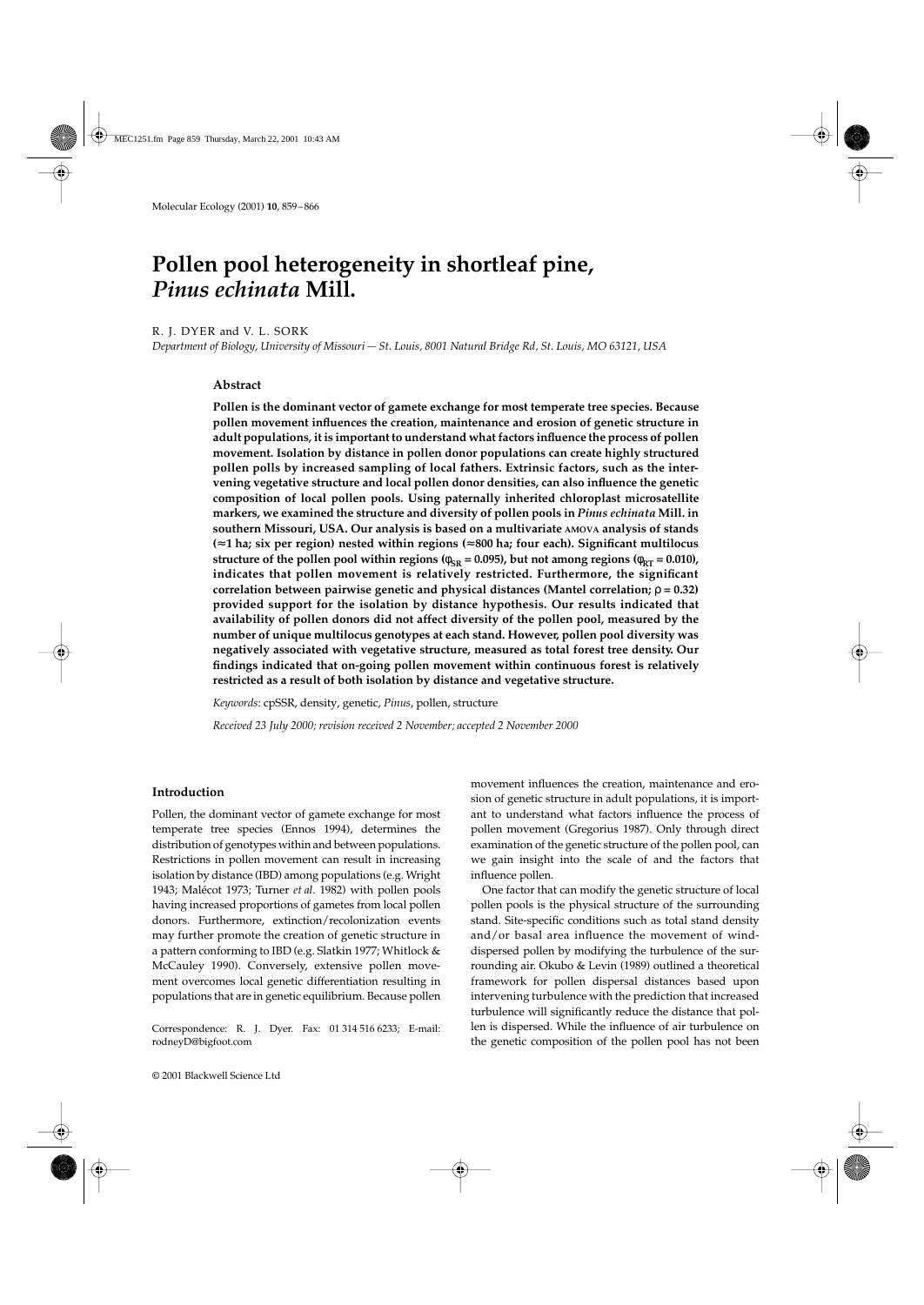examined directly, it has been shown in *Pinus pungens* and *Picea sitchensis* that the position of the cone along the vertical axis of the tree influences the pollen allele frequencies and outcrossing rates (Gibson & Hamrick 1991; Chaisurisri *et al*. 1994). We interpret these findings as being consistent with the air turbulence framework provided by Okubo & Levin (1989), wherein the physical structure of the canopy increased air turbulence resulting in structured pollen pools at the scale of a single tree. Furthermore, the removal of intervening sources of turbulence may result in increased pollen movement. For example, Young *et al*. (1993) found that seeds collected from fragmented patches of *Acer saccharum* had higher genetic variation than did those from sites within a continuous stand. Young *et al*. suggested that pollen movement is greater between fragments because of the lack of interference caused by intervening forest canopy. At this time, we lack empirical evidence for the association between vegetation structure and pollen movement in wind-pollinated trees.

A second factor that influences the genetic structure of local pollen pools is the density of flowering conspecifics. Higher densities of pollen donors create a more diverse pollen pool. The influence of pollen donor densities has repeatedly been shown to influence the outcrossing rates in conifer species (e.g. Shea 1987; Murawski & Hamrick 1991; Murawski *et al*. 1994), in which low-density stands have reduced outcrossing rates. It is suggested that in lowdensity stands, each individual has a larger proportion of their pollen in the local pollen pool, thereby increasing the opportunity for selfing events. Conversely, in highdensity stands each individual has a smaller proportion of their pollen in the local pollen pool resulting in increased outcrossing.

Our central question regards the extent to which spatial separation and local stand characteristics influence the genetic structure and diversity of pollen pools. We investigate the structure and diversity of the pollen pool by sampling first-year seedlings in natural stands of shortleaf pine, *Pinus echinata* Mill. using a multivariate analysis of chloroplast microsatellite markers. *P. echinata* is an ideal species to address our question because its pollen dispersal mode is typical for many temperate tree species. Furthermore, the strictly paternal inheritance of the chloroplast genome (e.g. Wagner 1992) provides an unambiguous representation of the pollen donor haplotype in each seedling assayed. Thus, the collections of seedlings provide estimates of the genetic structure of the local pollen pool. In this study, we assayed the pollen donor haplotypes to ask two specific questions. First, are pollen pools genetically differentiated and if so, does the pattern of differentiation conform to the model of isolation by distance? Second, assuming that pollen pool diversity reflects pollen movement, is the diversity of sampled pollen pools influenced by vegetative structure or pollen donor densities?

# **Materials and methods**

## *Study organism and sampling*

Shortleaf pine, *Pinus echinata* is widely dispersed throughout the eastern US (Little & Critchfield 1969). Shortleaf pine can grow in a variety of elevation and soil types that range from dry, nutrient poor or eroded soils to moist, rich and wet soils. The latitude in growing conditions results in a much larger geographical distribution than other southern pines (Wakeley 1954).

The genetic structure of *P. echinata* was recently surveyed in 15 populations across much of the species' natural range by Raja *et al*. (1997). Moderate levels of among population genetic variation  $(F_{ST} = 0.089)$  measured using allozymes suggests that gene flow is extensive throughout much of the species range (*Nm* = 2.56). Furthermore, populations along the western-most portion of the species' range (west of the Mississippi River) contained more genetic variation than eastern populations.

Our study site is part of a larger, multidisciplinary ecosystem-level study, the Missouri Ozark Forest Ecosystem Project (MOFEP), being conducted by the Missouri Department of Conservation (MDC; Brookshire & Shifley 1997). Shortleaf pine grows throughout the Missouri Ozarks where it was once the dominant canopy tree species (Guyette & Dey 1997). Within this landscape, shortleaf pine currently ranks fourth in relative importance behind *Quercus velutina*, *Q. coccinea* and *Q. alba* (Brookshire *et al*. 1997). The forest structure is predominately upland oak/hickory/pine forests  $(> 90\%)$ , with small portions of lowland and wet lowland forest (Brookshire *et al*. 1997).

We sampled four regions, ranging in size from 750 ha (region 3; Fig. 1) to 900 ha (region 1; Fig. 1). Within each region, we randomly selected six stands ( $\approx$  1 ha each) from all the sites that have shortleaf pine. At each stand, we sampled needle tissue from 10−12 first-year seedlings. All tissue was placed in drying silica gel and transported back to the University of Missouri, St. Louis.

#### *Laboratory methods*

Total DNA was extracted from needle tissue from each individual following the microprep variation of Doyle & Doyle (1989) presented by Dellaporta *et al*. (1983). Following extraction, chloroplast microsatellite (cpSSR) loci were surveyed following Vendramin *et al*. (1996) and Powell *et al*. (1995) and all assayable loci were used for the analysis. cpSSR primers were obtained from Research Genetics (Huntsville, AL, USA). Loci used in this analysis were multiplexed on a Perkin−Elmer thermocycler (Sigma Products, St. Louis MO, USA) following the thermal regime of Powell *et al*. (1995). Haplotypes were assayed on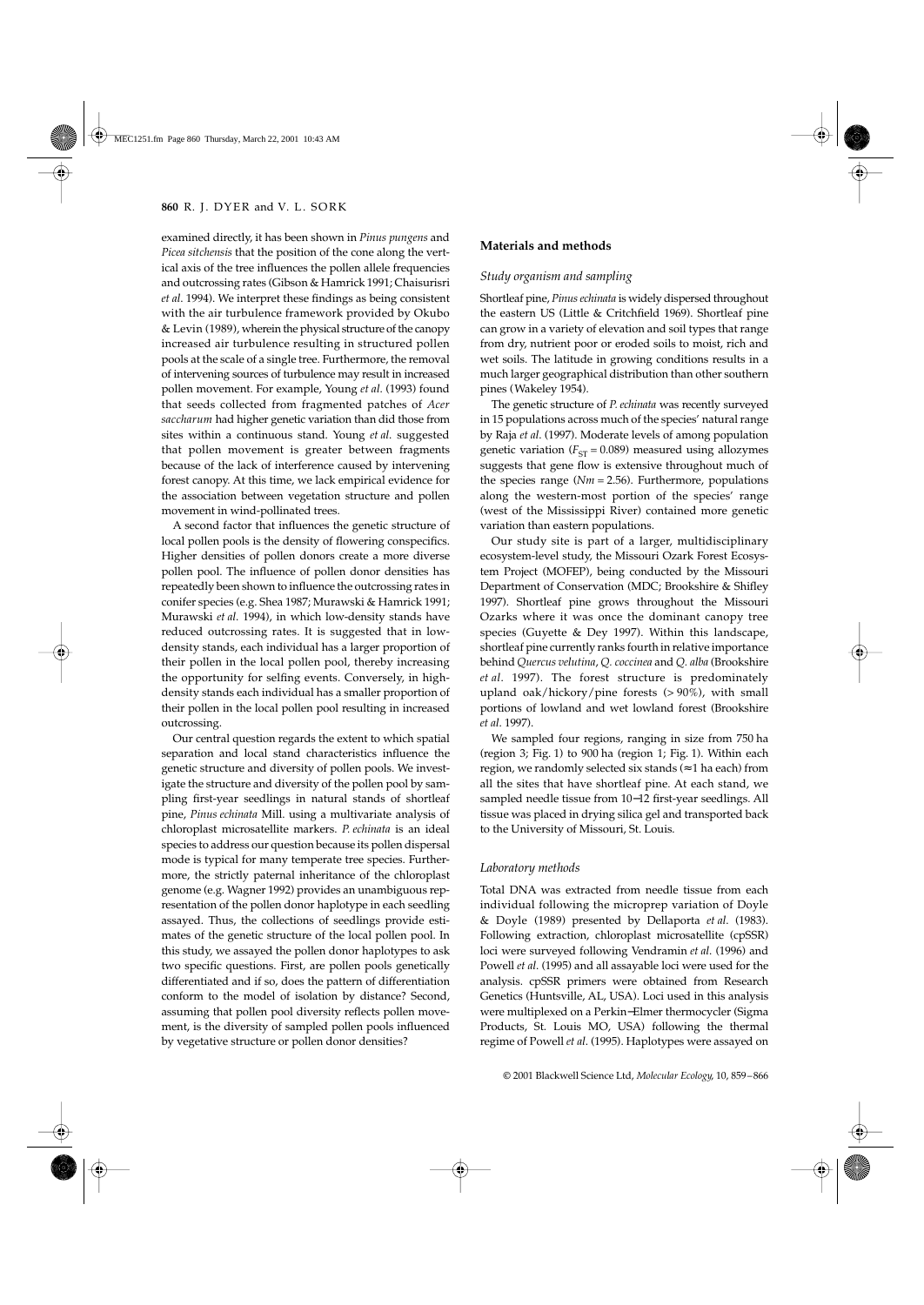

**Fig. 1** Map of study area indicating the spatial arrangement of regions 1–4. Within each region, six populations were sampled (not shown).

a 4% MetaPhor high-density agarose (FMC Bioproducts, Kaysville UT, USA) on a vertical gel rig (Sigma).

#### *Data analysis*

To evaluate the overall heterogeneity of the cpSSR loci across the sampling landscape, we used a nested amova with sampling sites nested within regions. The amova analysis is similar in structure to the variance decomposition proposed by Weir & Cockerham (1984). The amova analysis does not rely upon allele frequencies for the decomposition of genetic variance rather it uses a multilocus, pairwise genetic distance matrix approach. Analysing all loci simultaneously instead of averaging estimates across loci accumulates small differences in allele state across the loci providing a more powerful genetic discrimination between populations (e.g. Smouse *et al*. 1982).

The amova analysis requires multilocus genotypes to be coded as a pairwise squared multivariate distance matrix prior to analysis. The coding convention used follows Smouse & Peakall (1999) in which the number of nonsimilar alleles is the distance metric for each pair of individuals as:

$$
d_{ij}^2 = \sum_{l=1}^n k_l^2 \left\{ \frac{k=1 \text{ if alleles are not the same}}{k=0 \text{ otherwise}} \right\}
$$
 (1)

where  $d_{ij}^2$  is the squared genetic distance between individuals *i* and *j*. We used the multilocus amova model because analysing loci jointly provides a more precise estimate of population differentiation than averaging differences across loci (Smouse *et al*. 1982).

The overall model is a nested, random effect amova (Excoffier *et al*. 1992) in which we tested for differences between sampling sites (nested within regions) and differences between regions. The statistic of differentiation, φ, is based upon the ratio of the appropriate variance components for the strata being evaluated, similar to those described in Cockerham (1969, 1973). While the φ statistic is analogous to a multilocus, hierarchical *F*-statistic, it is free of the assumptions embedded in *F*-statistic models (see Neigel 1997 and Bossart & Prowell 1998 for review). The strengths of this technique are that it is based upon a multivariate distance metric and is constructed upon a hierarchical partitioning of within vs. among variance estimates. Significance testing is conducted by means of permuting the individuals among the various hierarchical levels and recalculating the null distribution of the test statistic (Excoffier *et al*. 1992). The observed test statistic is then compared with the null distribution to determine significance. In terms of a linear model, the amova analysis can be denoted as:

$$
x_{jig} = \mu + \gamma_g + \tau_{ig} + \varepsilon_{jig} \tag{2}
$$

where  $x_{ij}$  indexes the *j*th individual,  $\mu$  is the overall mean, γ represents the group effect (regions in our model), τ is the treatment effect (stands nested within regions) and ε is the error term derived from the individuals within populations. The genetic analyses were conducted in GeneticStudio written by RJD (available at http://www.GeneticStudio.com).

To evaluate the sample sizes needed to test the treatment effect  $(\tau)$ , we conducted a permutation analysis following Chernick (1999). Multilocus genotypes were sampled 1000 times (with replacement) from the empirical data set with increasing numbers of individuals allocated to each sampling site. We started with two randomly selected individuals per stand and increased the sample size following each set of permutations. The null distribution of the bootstrap statistic  $\hat{\phi}_{SR}$  was estimated from the 1000 permutations. The mean and 95% confidence interval of the test statistic  $\hat{\phi}_{SR}$  was determined for each sample size using the percentile method after verifying that the permuted estimates of the test statistic were  $\approx N(\phi_{SR}, \sigma^2)$  as defined in Efron & Tibshirani (1986). The bias of the bootstrap estimates (Chernick 1999) was evaluated to determine the adequacy of the estimated null distribution,  $\hat{\phi}_{SR}$ . The sample size beyond which the mean and variance stabilize indicates the sample sizes for each sampling site that are sufficient to adequately describe the differentiation between pollen pools and show the magnitude of the treatment effect.

We evaluated the power of the analysis as we genotyped individuals. We randomly selected two individuals per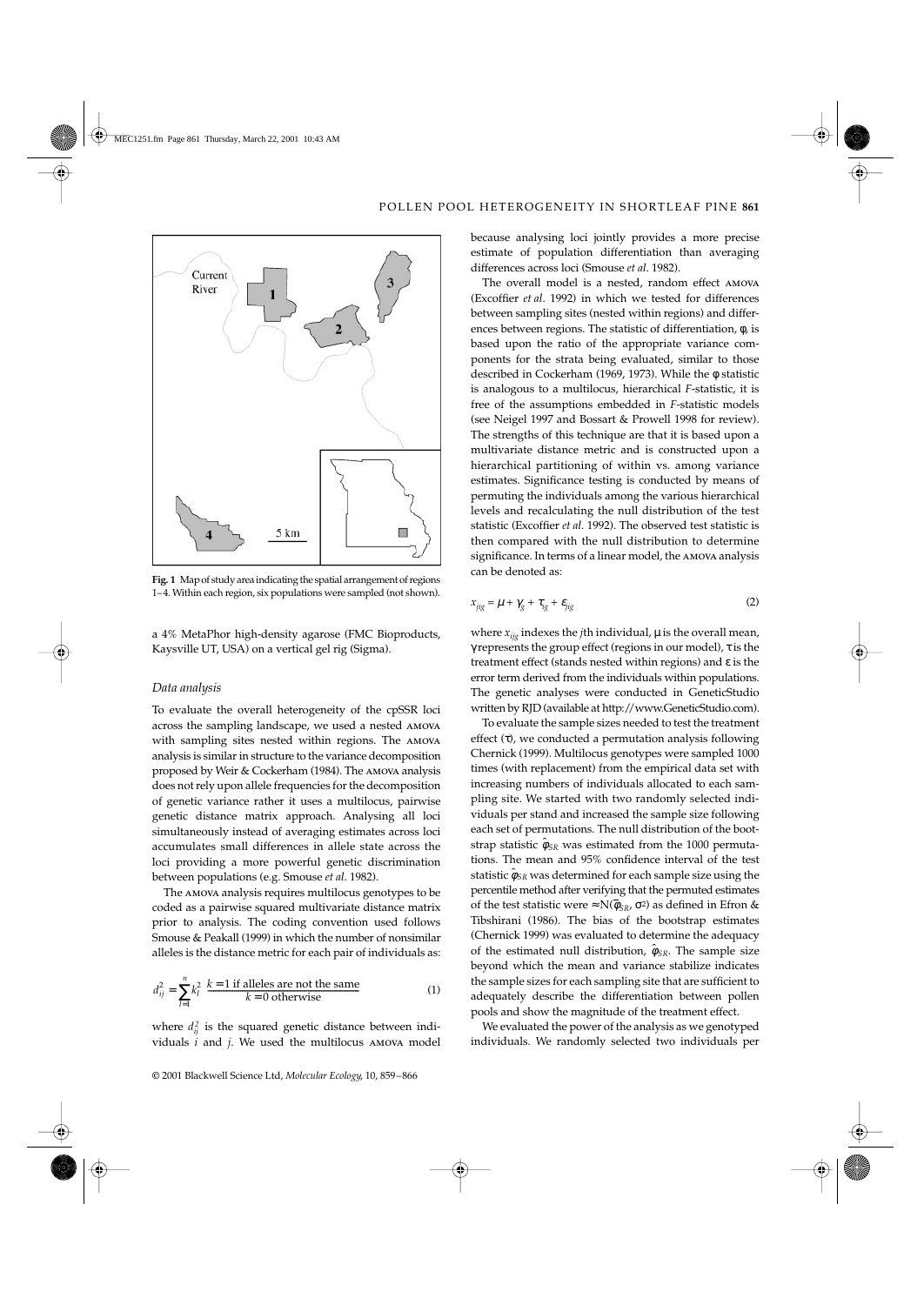sampling site, assayed the multilocus genotypes and analysed the power of the analysis. We then randomly selected another individual from each sampling site, assayed their multilocus genotype and re-evaluated the power of our analysis. This process was repeated until both the mean and variance of the permuted null distribution were sufficiently stabilized, at which time we stopped adding individuals. If the mean and variance of the null distribution did not stabilize once we reached all the individuals sampled, we concluded that we could not adequately describe the among-population variation in pollen poll diversity. However, if the both the mean and variance did stabilize, we concluded that we had sufficient power to describe the among-population component of genetic variation in pollen pools (the τ term in eqn. 2).

We tested the hypothesis of isolation by distance using the genetic distance matrix and the amova analysis. Under the amova model, the genetic distance between two sampling sites is half the among population component of variation ( $\sigma_A^2$ ). The association between the two squared distance matrices (pairwise genetic distances between stands and pairwise physical distances separating stands) were then analysed via a Mantel test (Mantel 1967). These pairwise genetic distances are presented as a function of the  $log<sub>5</sub>$  of the physical separation (in km) to visually partition the data into spatial scales approximating the within region ( $\log_5 \leq 1.0$ ) and between regions ( $\log_5 > 1.0$ ) components.

To assess the interaction of vegetative structure and pollen donor density on haplotypic diversity, we used stepwise regression (Draper & Smith 1981). The surrogate measure of vegetative structure was estimated as total stand density  $( \leq 10 \text{ cm}$  dbh and  $> 10 \text{ cm}$  dbh) as well as total basal area (m/ha). For each stand, we estimated density of pollen donors as number of conspecifics  $\geq 10$  cm dbh/ha. These data were collected and provided by MDC (Brookshire *et al*. 1997). The haplotypic diversity at each sampling site was determined by tallying the number of unique multilocus haplotypes. Significant regressions on any of the local stand variables would suggest that pollen pool diversity is influenced by local site-specific factors.

## **Results**

## *Spatial heterogeneity*

Ten cpSSR primer pairs were assayed, nine of which produced product. However, reliable scoring of dinucleotide repeat differences was difficult when the total fragment size was below  $\approx 100$  bp on MetaPhor agarose. Consequently, for this analysis three cpSSR loci (with three to four alleles) were used (Table 1): *pt100783*, *pt30204* and *pt100517*.

Permutations of the empirical data revealed that the sample sizes required to describe the degree of differentiation

**Table 1** Allele frequencies, by region, for three chloroplast microsatellite loci in *Pinus echinata*

| Locus     | Region         | Allele |                |      |      |
|-----------|----------------|--------|----------------|------|------|
|           |                | 1      | $\overline{2}$ | 3    | 4    |
| Pt 100783 | 1              | 0.31   | 0.30           | 0.39 |      |
|           | 2              | 0.06   | 0.53           | 0.41 |      |
|           | 3              | 0.58   | 0.29           | 0.13 |      |
|           | 4              | 0.37   | 0.26           | 0.37 |      |
| Pt 30204  | 1              | 0.91   | 0.09           |      |      |
|           | 2              | 0.72   | 0.28           |      |      |
|           | 3              | 0.59   | 0.26           | 0.15 |      |
|           | 4              | 0.71   | 0.29           |      |      |
| Pt 100517 | 1              | 0.54   | 0.46           |      |      |
|           | $\overline{2}$ | 0.62   | 0.38           |      |      |
|           | 3              | 0.51   | 0.43           | 0.06 |      |
|           | 4              | 0.35   | 0.29           | 0.27 | 0.09 |



Fig. 2 Permutation analysis of the degree of differentiation  $\hat{\phi}_{SR}$  as a function of individual site sample size. The mean and 95% confidence intervals are based upon 1000 permutations of the original data.

between stands were surprisingly small. The mean  $\hat{\phi}_{\mathit{SR}}$ is relatively flat throughout the entire range of sample sizes (Fig. 2). More importantly, the 95% confidence interval on the mean were asymptotic beyond approximately five individuals per sampling site. We therefore concluded that seven individuals per sampling site would be adequate in describing the among-population variation in pollen pools and did not assay additional individuals. The bias of the bootstrap estimates (Chernick 1999) were sufficient small (range: 0.0006–0.0018) to suggest adequate estimates of the null distribution,  $\hat{\phi}_{SR}$ .

Analysis of molecular variance (amova) revealed significant structure within the sampled pollen pools across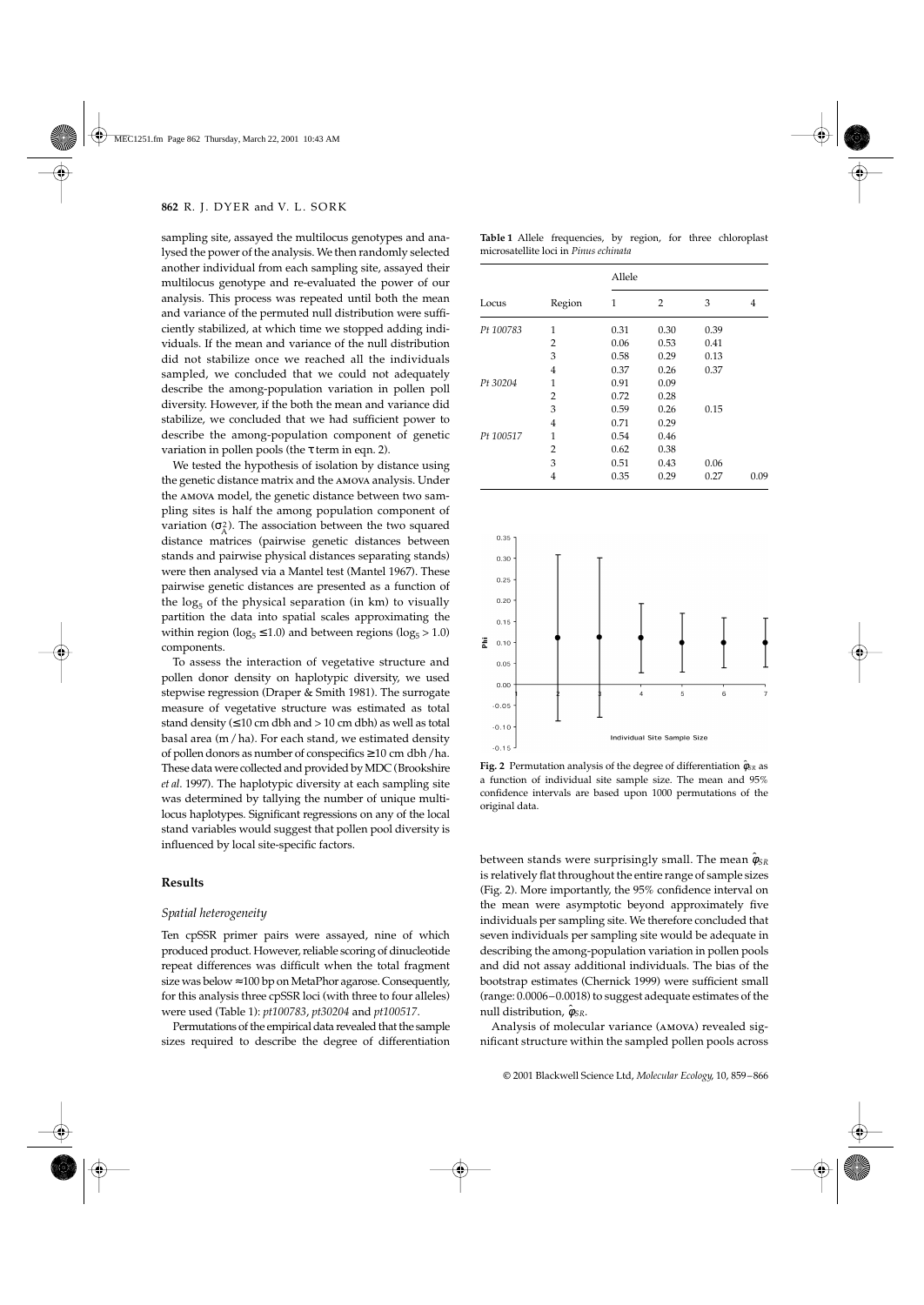**Table 2** amova table for the evaluation of genetic differences between sampling sites and regions. Significance was tested by permuting the appropriate hierarchical level and recomputing the test statistic 1000 times

| Source       | df  | Ф     | P      |
|--------------|-----|-------|--------|
| Regions      | 3   | 0.010 | NS.    |
| <b>Sites</b> | 20  | 0.095 | < 0.01 |
| Error        | 145 |       |        |

the range of sampling sites (Table 2). Nested within a region, sampling sites were significantly differentiated  $(\phi_{SR} = 0.095; P < 0.01)$ . Regions were not significantly differentiated ( $\phi_{RT}$  = 0.010; *P* > 0.05). Variance decomposition showed that the majority of the variation was contained among sites nested within regions (10%) and within sampling sites (89%) with little attributable to among regions.

## *Isolation by distance*

The overall correlation between the physical and genetic distance matrices was ρ = 0.32 and significant at *P* < 0.001 (Mantel; 1000 permutations). A scatter plot of pairwise genetic and physical distance illustrates the increase in genetic distance between populations at increasing physical distances (Fig. 3). Isolation by distance within sampling regions, as indicated by pairwise contrasts  $\langle \log_5 = 1 \rangle$  (Fig. 3), was also significant ( $\rho = 0.22$ ; Mantel; *P* < 0.001; 1000 permutations).



The number of unique multilocus haplotypes in each stand ranged from three to seven (mean five; mode four). We found evidence that vegetative structure influences pollen pool diversity. Total density of all individuals (> 10 cm dbh; range 163–547 trees per ha) was significant when regressed upon the number of unique multilocus haplotypes (df = 1,24;  $F = 7.001$ ;  $P = 0.014$ ;  $R^2 = 0.241$ ). The negative slope showed increases in total stand density associated with a concomitant reduction in the number of unique multilocus genotypes (Fig. 4). In contrast, total stand density (< 10 cm dbh) was not significant when regressed on haplotypic diversity. Both total basal area and pollen donor densities were not significant when regressed on the number of unique multilocus genotypes.

#### **Discussion**

Hierarchical analysis of pollen pool variability in *Pinus echinata* shows substantial variation among sampling sites on a relatively small spatial scale. The magnitude of this differentiation,  $\phi_{SR} = 0.095$ , indicates that pollen dispersal within a single reproductive bout is not homogenizing spatially separated pollen pools. If pollen dispersal were as extensive as suggested Raja *et al*. (1997; *Nm =* 2.56) for *P. echinata* sampled from a much larger spatial scales, we would not have found such high local differentiation. Furthermore, because our markers are inherited exclusively through the pollen, factors such as maternal effects or selection on nuclear loci do not influence our estimates of pollen pool structure.



**Fig. 3** Scatter plots of genetic distance as a function of the log (base 5) of physical separation (km) between sampling sites. Overall correlation for all pairwise contrasts is significant (Mantel test;  $\rho = 0.32$ ;  $P < 0.001$ ; 1000 permutations).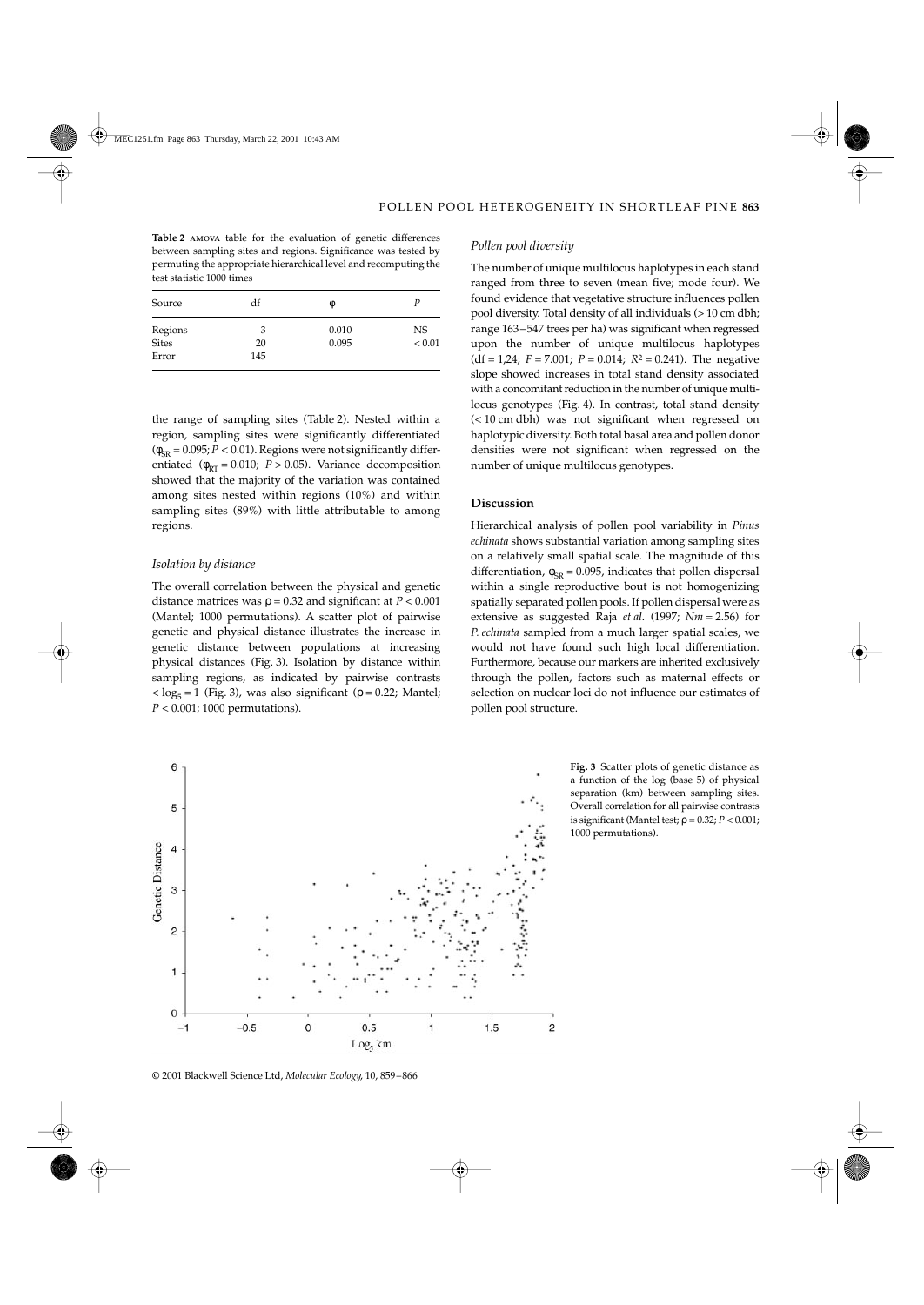

**Fig. 4** Number of multilocus haplotypes as a function of total stand density (trees > 11 cm dbh/ha). The dashed line is the predicted value from the regression equation  $(F = 7.001; P = 0.015; R^2 = 0.241)$ .

The amount of pollen pool structure observed is similar to that reported for *Pinus resinosa* ( $G_{ST}$  = 0.121) by Echt *et al*. (1998), who also used cpSSR markers. They reported a higher level of differentiation sampled from a much larger spatial scale. However, because Echt *et al*. (1998) did not sample at local spatial scales comparable with ours, it is impossible to determine whether the genetic structure they observed was due to pollen movement on a local scale such as ours or on a larger scale. Results of a previous analysis of population structure in *P. echinata* by Raja *et al*. (1997) suggested that gene flow should be relatively extensive throughout much of this species range. Our findings do not support this interpretation, and instead suggest that contemporary pollen movement is relatively restricted.

Genetic differentiation is proportional to physical distance supporting the hypothesis of isolation by distance in pollen pools (ρ = 0.32; *P* < 0.001; Fig. 3). The pattern of isolation by distance (IBD; Fig. 3) can be partitioned into within region and among region components, both of which are significant (see Fig. 3 and above). The within-region IBD most likely reflect the patterns of current pollen movement during a single reproductive event. However, the betweenregion components are most likely a mixture of historical genetic differentiation in the adult pollen donor populations as well as current pollen movement. We do not suggest that the lack of regional differences in pollen pool composition preclude occasional long-distance pollen dispersal events, rather the impact of long-distance dispersal on pollen pool structure is relatively insignificant when compared with that of localized (within region) pollen movement.

Genetic dissimilarity, under the model of isolation by distance, is asymptotic (e.g. Epperson 1995a,b; Epperson & Li 1996) because there is a maximum degree of differentiation possible given any set of populations. Therefore, if sampling is conducted at distances beyond the asymptote, as may have been the case when Raja *et al*. (1997) previously studied the genetic structure of *P. echinata*, no isolation by distance will be detected. We conclude that isolation by distance is prevalent within our sampling scale and contributes to our highly structure pollen pools.

Local vegetative structure influences the genetic diversity of sampled pollen pools. Total stand density may have affected dispersing pollen by creating a more turbulent dispersal environment. Under the assumption that local stand density is an adequate surrogate for air turbulence, our results support the theoretical framework provided by Okubo & Levin (1989) describing the inverse relationship between turbulence and pollen dispersal distances. While the effects of vegetative structure on pollen pool diversity have been examined at the individual tree level (e.g. Gibson & Hamrick 1991; Chaisurisri *et al*. 1994), our study is unique in demonstrating that vegetative structure, including nonspecific species, may influence the lateral movement of pollen in closed canopy forests. Our data imply that dense vegetative structure impedes the movement of pollen into the stand. Therefore, trees within continuous forests may have alternate pollen dispersal distances depending upon differences in intervening vegetative structure. Inclusion of ecological variables, such as vegetative structure, may provide additional insights into pollen movement dynamics.

In this study, we did not find that the density of local pollen donors has an impact on pollen pool structure in this system. An increase in the number of local pollen donors is predicted to increase both pollen pool structure and diversity because high-density stands contain gametes from more potential donors (Mitton 1992). While density effects on pollen pool structure have often been shown (e.g. Farris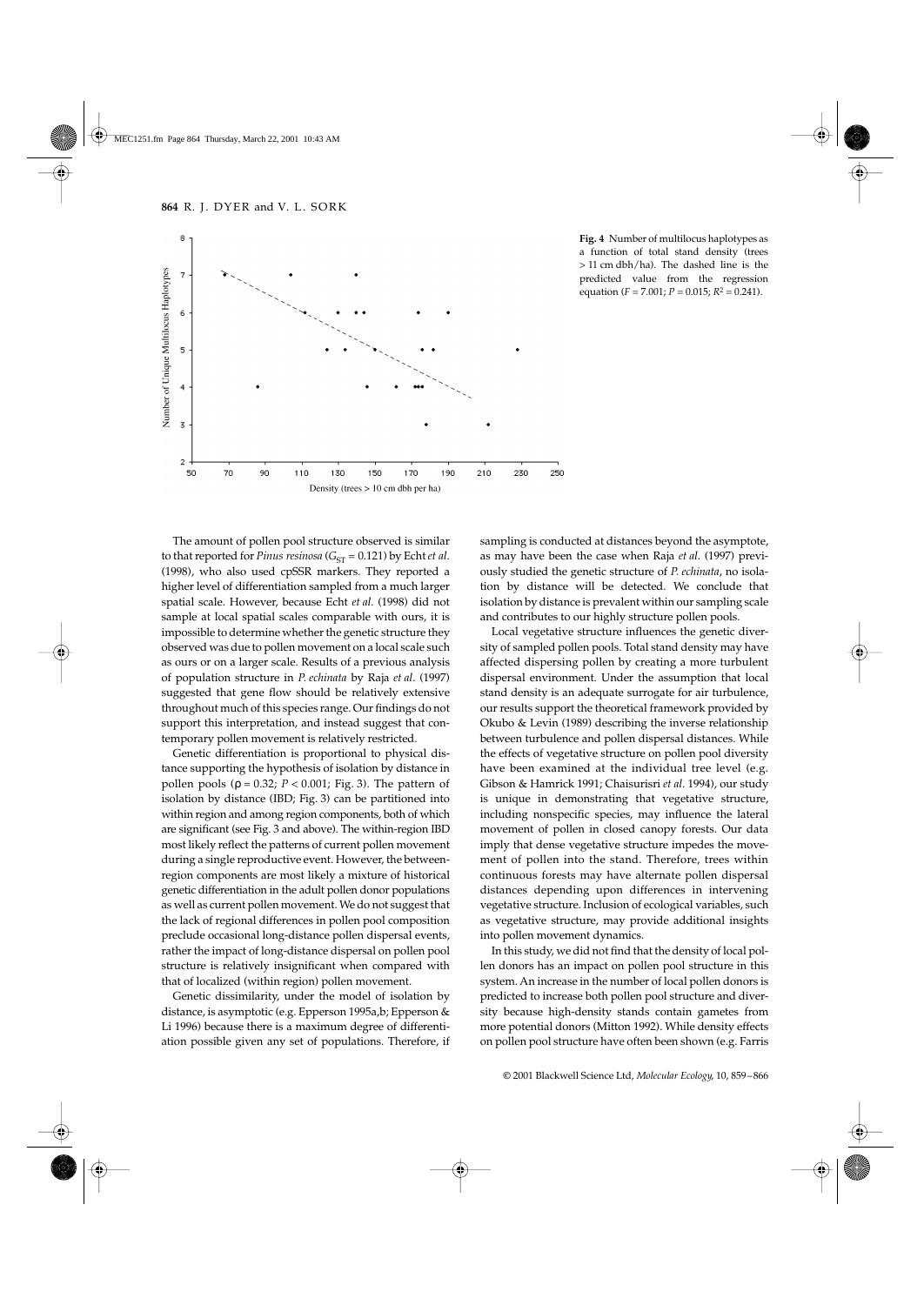& Mitton 1984; Knowles *et al*. 1987; Shea 1987), significant relationships are not found consistently (e.g. El-Kassaby & Jaquish 1996). In our analysis, there was a positive, albeit nonsignificant, relationship between pollen donor density and pollen pool diversity, which indicates that the effect was weak if it was present at all.

Finally, we would like to comment on the benefits of evaluating the sample sizes required to describe genetic structure. Most population genetic statistics are tested by means of permutation of the empirical data set (e.g. Weir & Cockerham 1984; Excoffier *et al*. 1992) thereby preventing the use of typical parametric power tests. By evaluating the sample sizes using methods common to quantitative genetics, we were able to determine the sample sizes sufficient to describe the genetic structure of spatially separated pollen pools. In our results, the significance test conducted in the AMOVA analysis showed that test statistic,  $\phi_{\text{SR}}$ describing the distribution of multilocus genotypes nested within regions, is significantly large given the permuted null distribution provided by the amova analysis (Excoffier *et al*. 1992). The addition of the permutation test on increasing sample sizes clearly shows the asymptotic behaviour of both the mean and 95% confidence interval of the permuted test statistic,  $\hat{\phi}_{SR}$ . We conclude that the treatment effect (i.e. the spatial partitioning of multilocus genotypes) is sufficiently large that a sample size of seven individuals per site adequately describes the genetic differentiation.

We recommend that sample sizes should be evaluated in every study for two reasons. First, if the sample sizes collected do not stabilize the mean and variance of the test statistic, then the results must be interpreted with caution. However, if a subset of individuals sufficiently describe the genetic structure (Fig. 2) then the addition of individuals provides little additional information on the degree of genetic differentiation. In this latter case, the resources may better be served by increasing the replication across populations rather than increasing the point estimates within populations. Clearly, the sample sizes for any study depend upon the degree of differentiation among populations, the genetic variation present in the study organism, and the test statistic being used.

In conclusion, both IBD and vegetative structure within stands contributed to highly structured pollen pools in *P. echinata* in Missouri Ozark forests. Across generations, these factors may be responsible for genetic structuring of the adult populations. To effectively use genetic structure information for studies of pollen movement, one must sample on spatial scales that are sufficiently small to detect current patterns of dispersal. Moreover, to understand external factors that influence pollen movement, studies should incorporate ecological variables, such as vegetative structure and pollen donor availability, that are appropriate to the dispersal vector.

## **Acknowledgements**

We are grateful for support from the University of Missouri Research Board and the Missouri Department of Conservation through the Missouri Ozark Forest Ecosystem Project. VLS was supported in part by a sabbatical fellowship at National Center for Ecological Analysis and Synthesis at the University of California-Santa Barbara, a Center funded by NSF grant DEB-92-21535, the University of California at Santa Barbara, and the State of California. We thank Bob Westfall and Peter Smouse as well as the anonymous reviewers for discussion of ideas presented here. We wish to also thank V. Apsit, K. Bailey, J. Fernandez, S. Hubbard and J. Wall and the anonymous reviewers for comments on this manuscript.

## **References**

- Bossart JL, Prowell DP (1998) Genetic estimates of population structure and gene flow: limitations, lessons and new directions. *Trends in Ecology and Evolution*, **13**, 202–206.
- Brookshire BL, Jansen R, Dey DC (1997) The Missouri Ozark Forest Ecosystem Project: past, present, and future. In: *Proceedings of the Missouri Ozark Forest Ecosystem Project Symposium: An Experimental Approach to Landscape Research* (eds Brookshire BL, Shifley SR), pp. 1–25. North Central Forest Experimental Station, Forest Service, General Technical Report NC193. USDA, St. Paul, MO.
- Brookshire BL, Shifley SR, eds (1997) *Proceedings of the Missouri Ozark Forest Ecosystem Project Symposium: An Experimental Approach to Landscape Research*. North Central Forest Experimental Station, Forest Service, General Technical Report NC193. USDA, St. Paul, MO.
- Chaisurisri K, Mitton JB, Kassaby YAE (1994) Variation in the mating system of Sitka spruce (*Picea sitchensis*): evidence for partial assortative mating. *American Journal of Botany*, **81**, 1410–1415.
- Chernick MR (1999) *Bootstrap Methods: A Practitioner's Guide*. Wiley, New York.
- Cockerham CC (1969) Variance of gene frequencies. *Evolution*, **23**, 72–84.
- Cockerham CC (1973) Analyses of gene frequencies. *Genetics*, **74**, 679–700.
- Dellaporta SL, Wood J, Hicks JB (1983) A plant DNA minipreparation, version 2. *Plant Molecular Biology Reporter*, **1**, 19–22.
- Doyle JJ, Doyle JL (1989) Isolation of plant DNA from fresh tissue. *Focus*, **12**, 13–15.
- Draper NR, Smith H (1981) *Applied Regression Analysis*. Wiley, New York.
- Echt CS, Deverno LL, Anzidei M, Vendramin GG (1998) Chloroplast microsatellites reveal population genetic diversity in red pine, *Pinus resinosa* Ait. *Molecular Ecology*, **7**, 307–316.
- Efron B, Tibshirani R (1986) Bootstrap methods for standard errors: confidence intervals and other measures of statistical accuracy. *Statistical Science*, **1**, 54–77.
- El-Kassaby YA, Jaquish B (1996) Population density and mating pattern in western larch. *Journal of Heredity*, **87**, 438–443.
- Ennos RA (1994) Estimating the relative rates of pollen and seed migration among plant populations. *Heredity*, **72**, 250–259.
- Epperson BK (1995a) Fine-scale spatial structure: correlations for individual genotypes differ from those for local gene frequencies. *Evolution*, **49**, 1022–1026.
- Epperson BK (1995b) Spatial distributions of genotypes under isolation by distance. *Genetics*, **140**, 1431–1440.